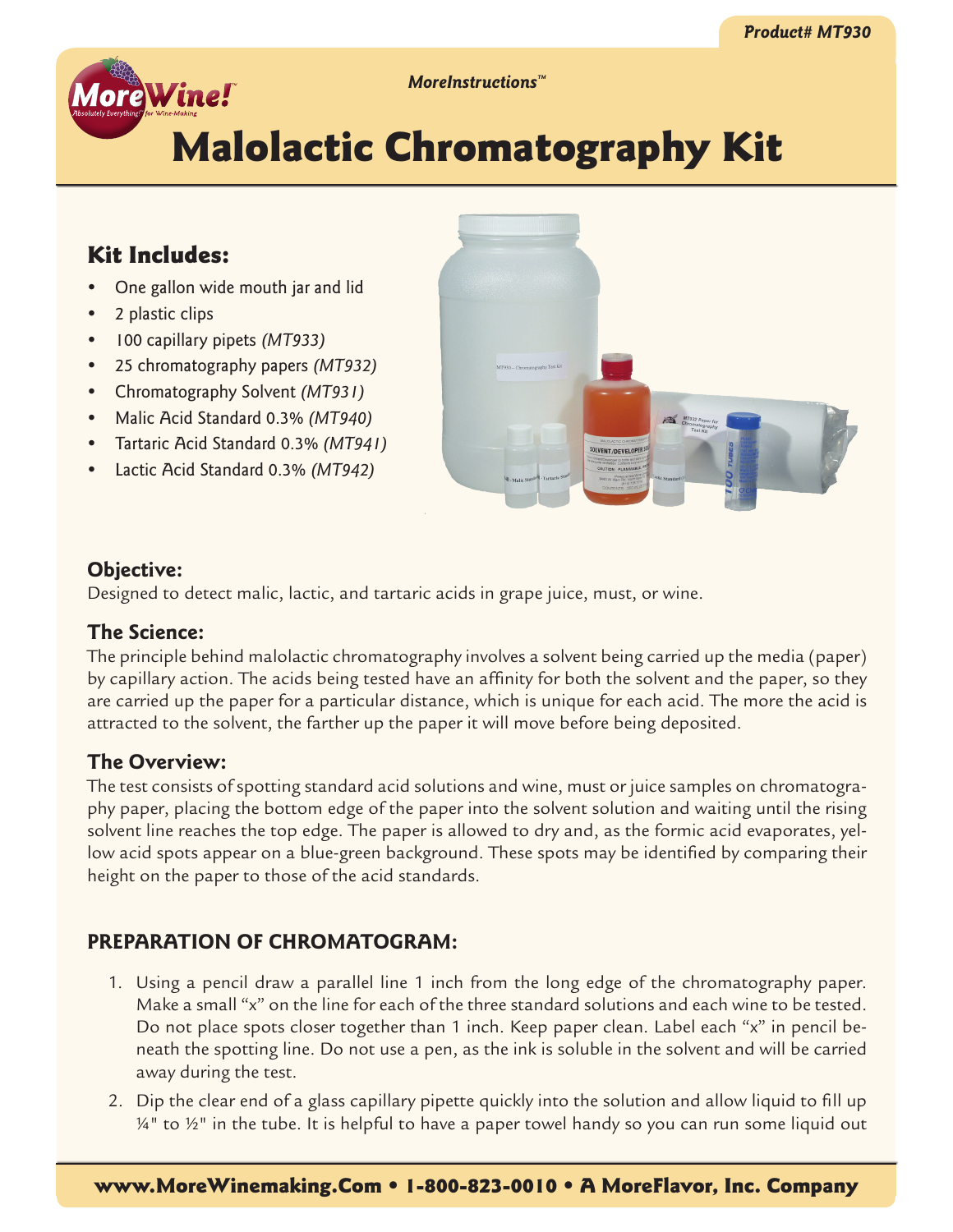in case you draw up too much. Place the pipette tip carefully at an angle on the proper "x" and allow liquid to flow into the paper. You want to wind up with a spot on the paper about  $4^{\circ}$  diameter. Changing the angle or tapping the top end of the pipette can start a stubborn one flowing. Use a fresh capillary tube for each standard and sample to prevent cross contamination.

- 3. When all spots are made, allow the chromatogram to dry for  $\frac{1}{2}$  to 1 hour.
- 4. Pour solvent carefully into the chromatography jar until there is enough to cover the bottom 1/4 to ½ inch of the paper.
- 5. Staple the short ends of the chromatography paper together forming a cylinder. Do not overlap edges of the paper.
- 6. Lower the paper cylinder carefully into the jar and tightly seal the lid. The level of the solvent must be below the bottom edge of the spots.
- 7. Leave the jar sealed and undisturbed until the moving solvent line reaches the upper edge of the chromatogram. This will take 4–6 hours but can be safely extended to overnight even if solvent reaches the upper edge.
- 8. Using a white plastic clip, remove the cylinder from the jar and hang in a well-ventilated place to dry. It is very important that you not breathe the solvent fumes for more than a few minutes at a time, outside is the best place to hang your chromatogram.
- 9. The solvent may be stored in the jar, but care should be taken to keep this out of reach of children or animals, and it should not be stored where it may be exposed to fire or extreme heat.
- 10. When completely dry the chromatogram will have a blue-green background with yellow spots of acids. Excess humidity will delay or prevent full development of blue-green background, however acid spots are easily visible. Drying in an air conditioned room or near a dehumidifier will complete color development. The presence of a particular acid can be confirmed by matching a spot above where you placed the wine sample with the height of one of the standard spots.

## *See Next Page for Example Test*